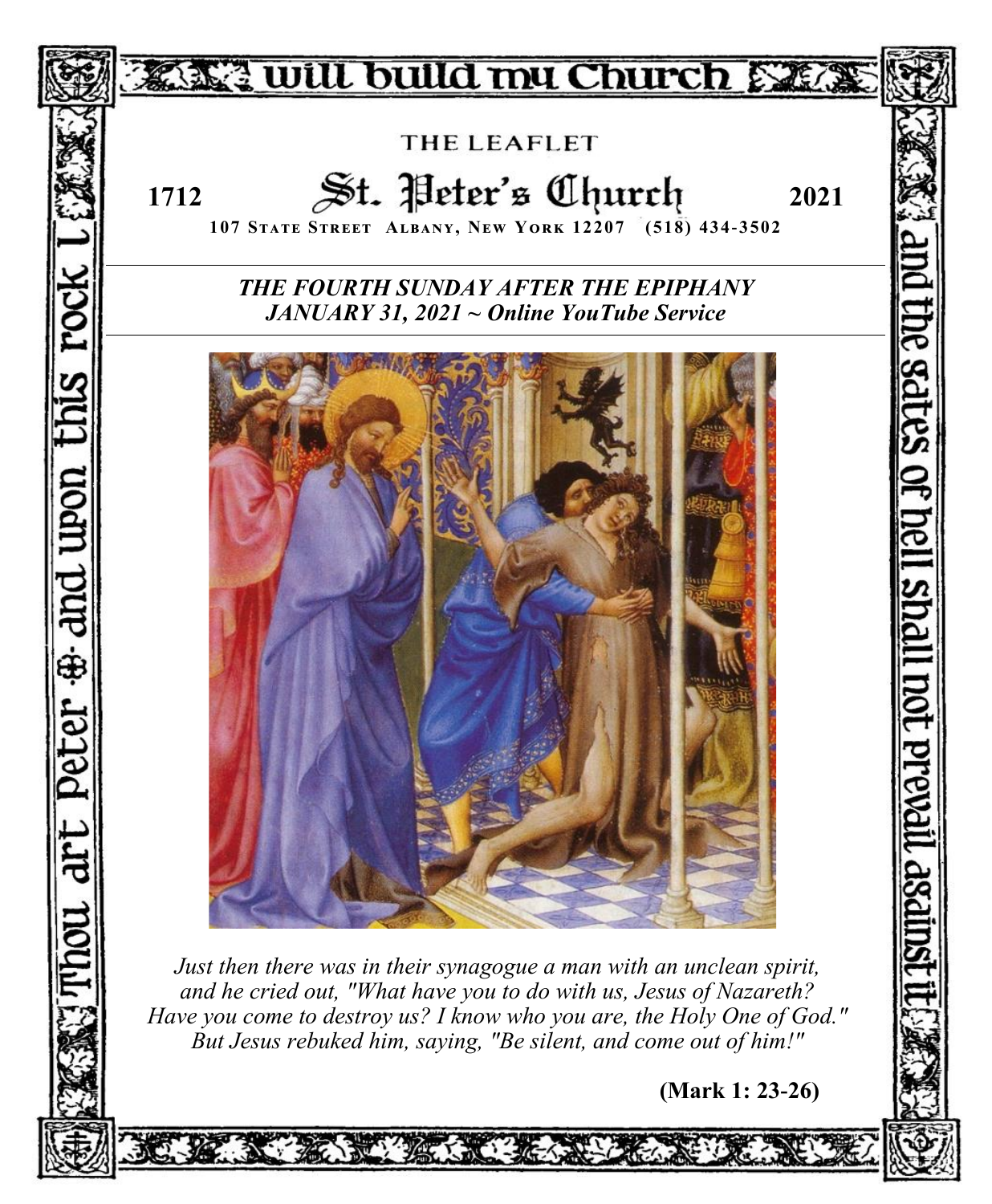# **THE FOURTH SUNDAY AFTER THE EPIPHANY ~ JANUARY 31, 2021 Today' s Sunday Service is available to view on YouTube. Please copy and paste the following link in your browser:** [https://youtu.be/PgU4bZ\\_Vw40](https://youtu.be/PgU4bZ_Vw40)

| <b>PRELUDE</b>             | <b>A VOLUNTARY</b>                        | <b>ORLANDO GIBBONS</b>      |
|----------------------------|-------------------------------------------|-----------------------------|
| + PROCESSIONAL HYMN        | <b>409 THE SPACIOUS FIRMAMENT ON HIGH</b> | <b>CREATION</b>             |
| + OPENING SENTENCES        |                                           | PRAYER BOOK, PAGE 323       |
| + GLORIA IN EXCELSIS       | <b>ADRIAN BATTEN</b>                      | PRAYER BOOK, PAGE 324       |
| <b>CONFESSION OF SIN</b>   |                                           | PRAYER BOOK, PAGE 41        |
| $+$ VENITE                 | CHANT S-7                                 | PRAYER BOOK, PAGE 44        |
| + Psalm                    |                                           | PSALM <sub>111</sub>        |
| <b>THE FIRST LESSON</b>    |                                           | <b>DEUTERONOMY 18:15-20</b> |
| + JUBILATE DEO             | <b>JOHN FARRANT</b>                       | PRAYER BOOK, PAGE 45        |
| <b>THE EPISTLE</b>         |                                           | 1 CORINTHIANS 8:1b-13       |
| + SERMON HYMN              | 292 O JESUS, CROWNED WITH ALL RENOWN      | <b>KINGSFOLD</b>            |
| + THE HOLY GOSPEL          |                                           | <b>MARK 1:21-28</b>         |
|                            | SERMON ~ THE REV. PAUL J. HARTT, RECTOR   |                             |
| +THE APOSTLES' CREED       |                                           | PRAYER BOOK, PAGE 53        |
| <b>THE PRAYERS</b>         |                                           | PRAYER BOOK, PAGE 54        |
| <b>COLLECT FOR THE DAY</b> |                                           | <b>SEE INSERT</b>           |
| <b>COLLECTS</b>            |                                           | PRAYER BOOK, PAGE 56        |
| THE GENERAL THANKSGIVING   |                                           | PRAYER BOOK, PAGE 58        |
| THE PRAYERS AND GRACE      |                                           | PRAYER BOOK, PAGE 59        |
| <b>THE PEACE</b>           |                                           |                             |
| <b>ANTHEM</b>              | <b>O SING JOYFULLY</b>                    | <b>ADRIAN BATTEN</b>        |
| <b>THE BLESSING</b>        |                                           |                             |
| + RECESSIONAL HYMN         | 449 O LOVE, HOW DEEP, HOW BROAD, HOW HIGH | <b>DEO GRACIAS</b>          |
| <b>POSTLUDE</b>            | <b>ALLEGRO (VOLUNTARY IN C)</b>           | <b>JOHN STANLEY</b>         |
|                            |                                           |                             |

**(+ All Standing)**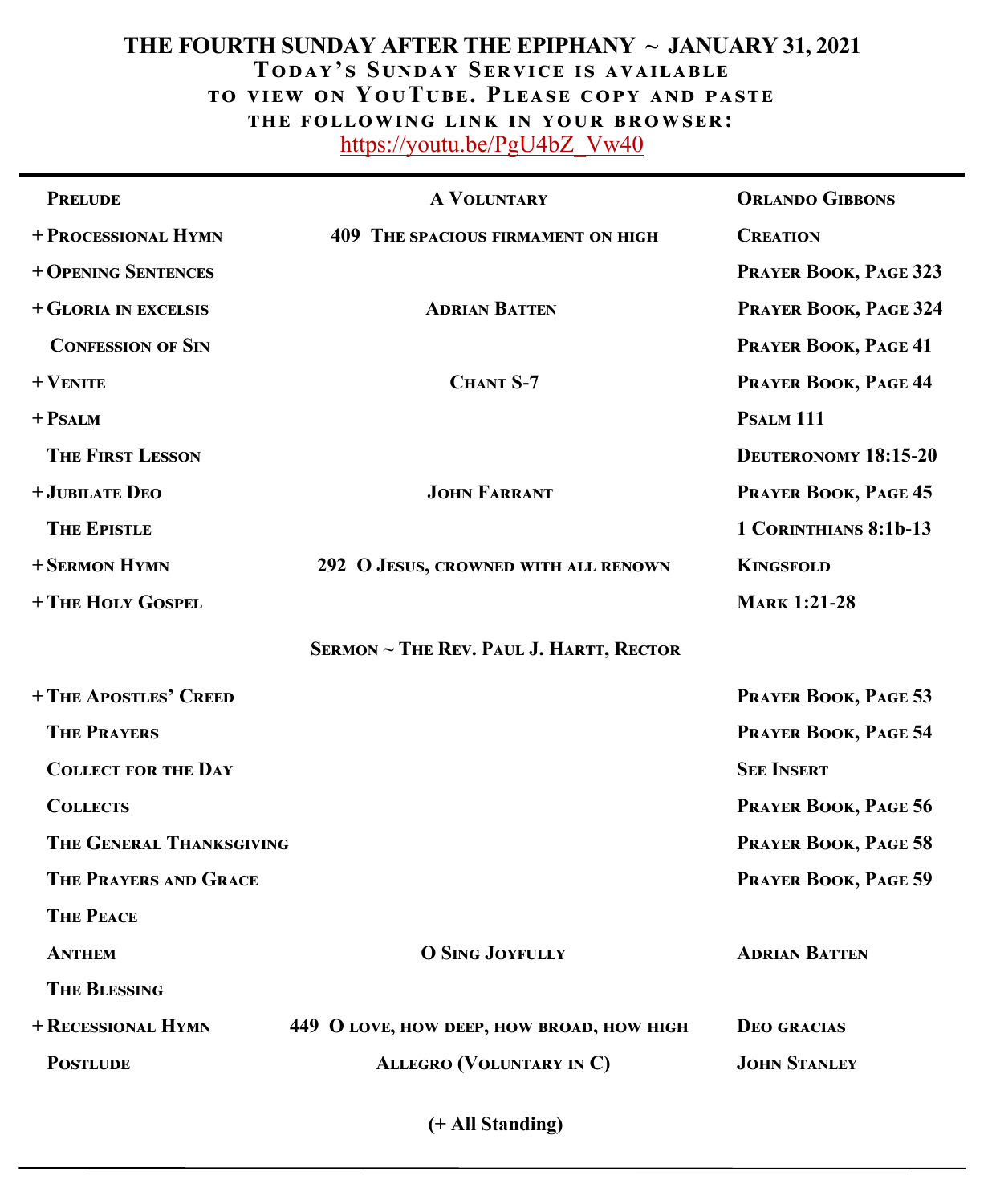# **~ Parish Notes ~**

**Newcomers:** If you are interested in receiving more information about St. Peter's Church or if you would like to be added to the church directory please feel free to call the church office at (518)434-3502.

**Virtual Coffee Hour:** Our Zoom Coffee Hour is successfully underway and will continue each and every Sunday at 11:45AM. Grab a cup of coffee and join in! The Zoom app is necessary and readily available. You may also call in to the meeting if you don't have internet and still want to join in. Each week the Zoom link and the Call-In Meeting ID and Password are emailed to you. Please let us know if you would like to be added to our email list.

**Pledge Cards:** Pledge cards for 2021 have been mailed out to all parishioners. If you did not receive a pledge card please call the church office. It would be greatly appreciated if you could please take a minute to complete your card and return it to the church office or place it in the offering plate during the service. Pledges can also be made on the St. Peter's website at [www.stpeterschurchalbany.org](http://www.stpeterschurchalbany.org) by clicking on the "Get your pledge card" button. You may also call the church office and we would be more than happy to complete a card for you. Thank you to those that have promptly completed and returned their pledge card or pledged online.

**OUTREACH GIVING CONTINUED:** A huge thank you to everyone that sent in money and/or gift cards to support our efforts at the St. Francis Soup Kitchen and the South End Children's Café during the holidays, your generosity was over the top. And although the holidays are over, these organizations still need our help. The people that come to the Soup Kitchen are in desperate need of socks. The cold, wet winter is here and many of them walk the streets. Also, the families that depend on the South End Children's Café for food each week are still hungry. The Café has some outdoor cabinets that are filled with food donations and families can go and take what they need. I have stopped down to the Café to donate canned goods and bread for these cabinets but they do empty out pretty quickly. I am asking you to find it in your hearts to continue to donate \$10 gift cards, until at least March, to help purchase socks for the men, women and children of the Soup Kitchen and to purchase food to fill the outdoor cabinets at the Café. I will do all of the shopping for these items. Monetary donations are also being accepted. Please send your check or Walmart, Target, Price Chopper or Hannaford gift cards to: St. Peter's Church, 107 State Street, Albany, NY 12207. I want to thank all of you who have helped with this community outreach. You have made such a big impact on so many families. You continue to amaze me with your generosity and giving hearts...thank you! If you have any questions, please call me at  $(518)368-4284$ . Again, thank you and blessings  $\sim$  Laura

**CROP Hunger Walk 2021!:** St. Peter's is participating, yet again, in the John U. Miller Memorial CROP Hunger Walk in Albany, which will take place on Sunday, May 2nd. CROP Hunger Walks are community-based walk events held in cities and towns across the US to raise funds to respond to hunger, poverty, displacement, and disaster around the globe. Twenty-five percent of the funds raised are returned to the host community to support local hunger fighting efforts. As last year, Albany's 2021 Walk will be a virtual event. Participants can walk in their own neighborhood on May 2nd or any time during the month of May. Please contact Maria Holden [\(msholden1@aol.com\)](mailto:msholden1@aol.com) if you would like to join the St. Peter's team of walkers. And in the coming months, you can expect detailed information about how to contribute to the CROP Walk and support our team. Hunger is one of the greatest injustices facing our world and our own community. Ending hunger is possible, and it is possible in our lifetime. Please consider joining the St. Peter's Team and contributing to CROP Walk 2021 in the coming months.

**Sunday Service Videos:** Every Sunday a filmed Sunday Service from inside St. Peter's Church with Fr. Hartt or Mtr. Sue is available for your viewing. Each service also contains music from the St. Peter's Choir. Every Sunday, St. Peter's parishioners are emailed the YouTube Video Link. Please let us know if you would like to be added to our email list. Each video is also published on the church website on Sunday morning for that day as well as on the St. Peter's Church Facebook page. The weekly leaflet and readings for each Sunday are also available on the church website as well. Click on the "Info Center" tab and then click on "Weekly Leaflet" or "Weekly Readings" and then click on the appropriate date for each. Both the leaflet and readings can be printed out so that you may follow along. Today's YouTube Service Video link is: [https://youtu.be/PgU4bZ\\_Vw40.](https://youtu.be/PgU4bZ_Vw40)

**Children's Videos:** Each and every Sunday we feature a Sunday School Lesson video and a Children's Homily video for you to watch from home. The YouTube Video Links are emailed to you every Sunday along with the Sunday Service Video Link. Please let us know if you would like to be added to our email list. The videos are also available to view on the church website home page under the St. Peter's Church Facebook section. Blessings until we can be together again at Church. If you have any questions, please call Laura Rulison at (518)368-4284. Today's Children's Homily Video Link is: [https://youtu.be/c2obKFyEDUc.](https://youtu.be/c2obKFyEDUc) Today's Sunday School Lesson Video Link is: [https://youtu.be/5uGp5SnOK3k.](https://youtu.be/5uGp5SnOK3k)